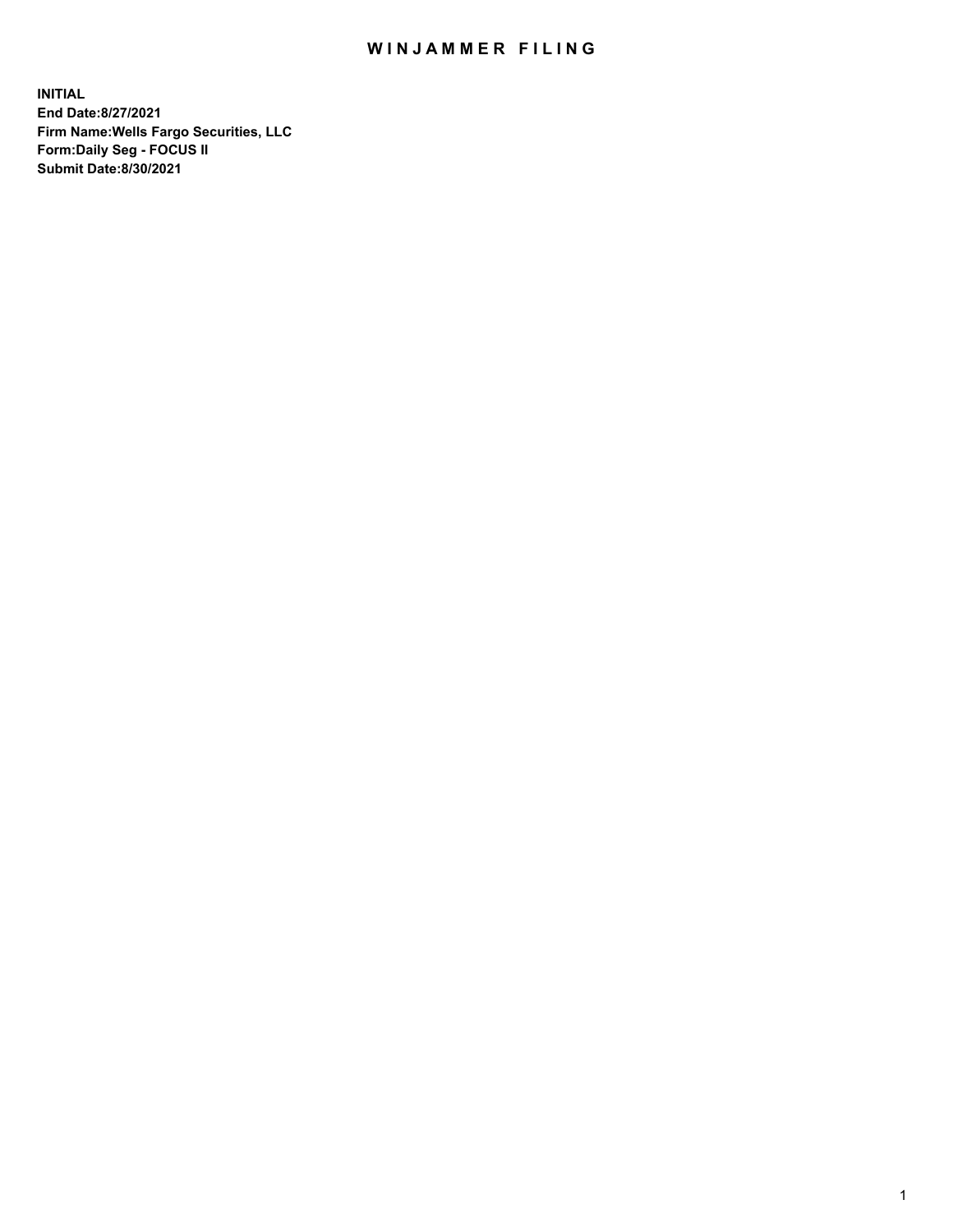**INITIAL End Date:8/27/2021 Firm Name:Wells Fargo Securities, LLC Form:Daily Seg - FOCUS II Submit Date:8/30/2021 Daily Segregation - Cover Page**

| Name of Company                                                                                                                                                                                                                                                                                                                | <b>Wells Fargo Securities LLC</b>                                           |
|--------------------------------------------------------------------------------------------------------------------------------------------------------------------------------------------------------------------------------------------------------------------------------------------------------------------------------|-----------------------------------------------------------------------------|
| <b>Contact Name</b>                                                                                                                                                                                                                                                                                                            | <b>James Gnall</b>                                                          |
| <b>Contact Phone Number</b>                                                                                                                                                                                                                                                                                                    | 917-699-6822                                                                |
| <b>Contact Email Address</b>                                                                                                                                                                                                                                                                                                   | james.w.gnall@wellsfargo.com                                                |
| FCM's Customer Segregated Funds Residual Interest Target (choose one):<br>a. Minimum dollar amount: ; or<br>b. Minimum percentage of customer segregated funds required:% ; or<br>c. Dollar amount range between: and; or<br>d. Percentage range of customer segregated funds required between:% and%.                         | 270,000,000<br>$\underline{\mathbf{0}}$<br>0 <sub>0</sub><br>0 <sub>0</sub> |
| FCM's Customer Secured Amount Funds Residual Interest Target (choose one):<br>a. Minimum dollar amount: ; or<br>b. Minimum percentage of customer secured funds required:%; or<br>c. Dollar amount range between: and; or<br>d. Percentage range of customer secured funds required between: % and %.                          | 40,000,000<br><u>0</u><br><u>00</u><br>0 <sub>0</sub>                       |
| FCM's Cleared Swaps Customer Collateral Residual Interest Target (choose one):<br>a. Minimum dollar amount: ; or<br>b. Minimum percentage of cleared swaps customer collateral required:% ; or<br>c. Dollar amount range between: and; or<br>d. Percentage range of cleared swaps customer collateral required between:% and%. | 375,000,000<br><u>0</u><br><u>00</u><br>00                                  |

Attach supporting documents CH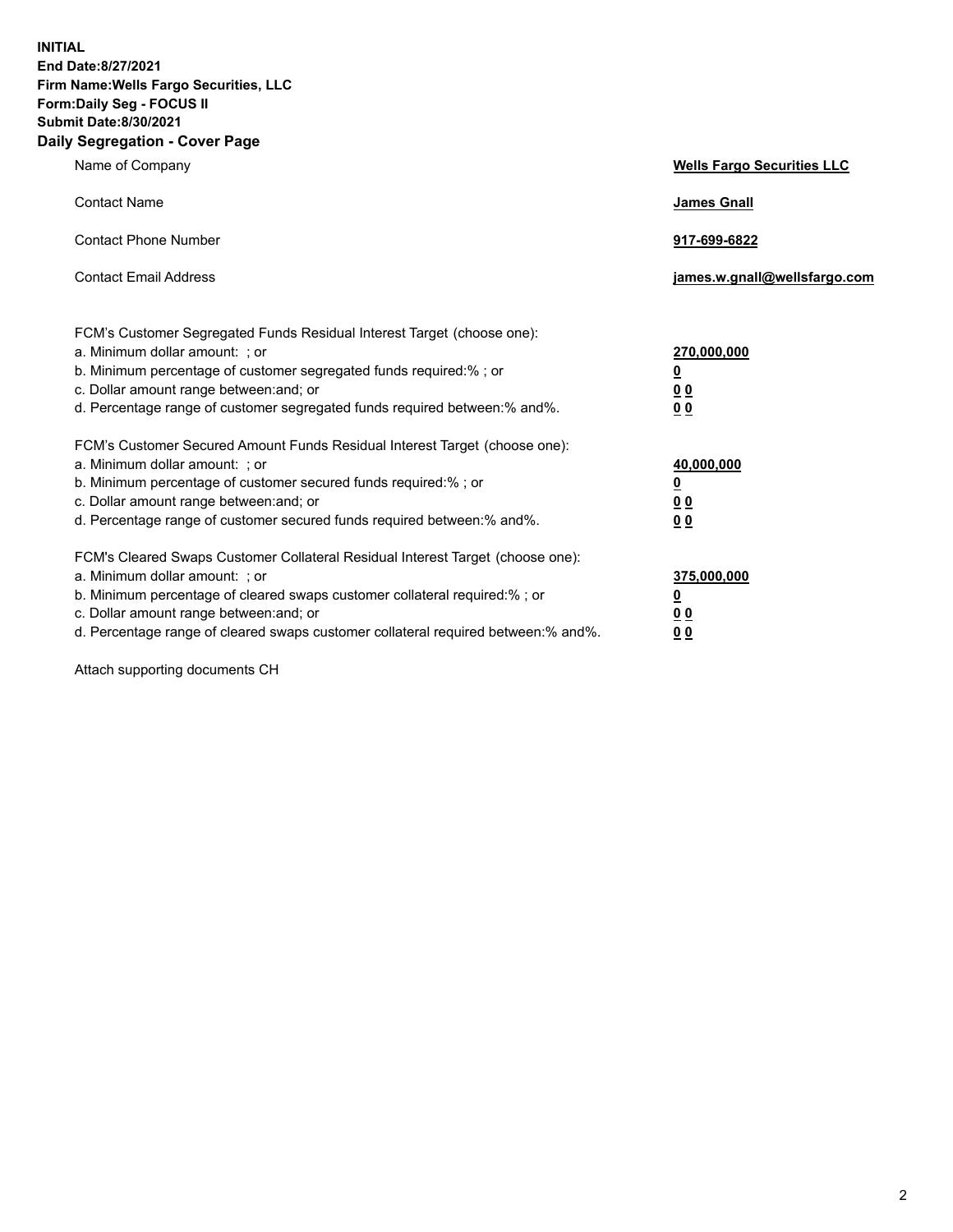**INITIAL End Date:8/27/2021 Firm Name:Wells Fargo Securities, LLC Form:Daily Seg - FOCUS II Submit Date:8/30/2021**

## **Daily Segregation - Secured Amounts**

|     | Foreign Futures and Foreign Options Secured Amounts                                         |                                            |
|-----|---------------------------------------------------------------------------------------------|--------------------------------------------|
|     | Amount required to be set aside pursuant to law, rule or regulation of a foreign            | $0$ [7305]                                 |
|     | government or a rule of a self-regulatory organization authorized thereunder                |                                            |
| 1.  | Net ledger balance - Foreign Futures and Foreign Option Trading - All Customers             |                                            |
|     | A. Cash                                                                                     | 213,745,284 [7315]                         |
|     | B. Securities (at market)                                                                   | 211,307,295 [7317]                         |
| 2.  | Net unrealized profit (loss) in open futures contracts traded on a foreign board of trade   | 47,759,417 [7325]                          |
| 3.  | Exchange traded options                                                                     |                                            |
|     | a. Market value of open option contracts purchased on a foreign board of trade              | $0$ [7335]                                 |
|     | b. Market value of open contracts granted (sold) on a foreign board of trade                | -40,627 [7337]                             |
| 4.  | Net equity (deficit) (add lines 1. 2. and 3.)                                               | 472,771,369 [7345]                         |
| 5.  | Account liquidating to a deficit and account with a debit balances - gross amount           | 1,216 [7351]                               |
|     | Less: amount offset by customer owned securities                                            | <mark>-274</mark> [7352] <b>942</b> [7354] |
| 6.  | Amount required to be set aside as the secured amount - Net Liquidating Equity              | 472,772,311 [7355]                         |
|     | Method (add lines 4 and 5)                                                                  |                                            |
| 7.  | Greater of amount required to be set aside pursuant to foreign jurisdiction (above) or line | 472,772,311 [7360]                         |
|     | 6.                                                                                          |                                            |
|     | FUNDS DEPOSITED IN SEPARATE REGULATION 30.7 ACCOUNTS                                        |                                            |
| 1.  | Cash in banks                                                                               |                                            |
|     | A. Banks located in the United States                                                       | 78,467,308 [7500]                          |
|     | B. Other banks qualified under Regulation 30.7                                              | 23,868,298 [7520] 102,335,606              |
|     |                                                                                             | [7530]                                     |
| 2.  | Securities                                                                                  |                                            |
|     | A. In safekeeping with banks located in the United States                                   | 131,830,865 [7540]                         |
|     | B. In safekeeping with other banks qualified under Regulation 30.7                          | 0 [7560] 131,830,865 [7570]                |
| 3.  | Equities with registered futures commission merchants                                       |                                            |
|     | A. Cash                                                                                     | 62,435,471 [7580]                          |
|     | <b>B.</b> Securities                                                                        | 99,491,132 [7590]                          |
|     | C. Unrealized gain (loss) on open futures contracts                                         | -29,514,785 [7600]                         |
|     | D. Value of long option contracts                                                           | $0$ [7610]                                 |
|     | E. Value of short option contracts                                                          | -40,627 [7615] 132,371,191 [7620]          |
| 4.  | Amounts held by clearing organizations of foreign boards of trade                           |                                            |
|     | A. Cash                                                                                     | $0$ [7640]                                 |
|     | <b>B.</b> Securities                                                                        | $0$ [7650]                                 |
|     | C. Amount due to (from) clearing organization - daily variation                             | $0$ [7660]                                 |
|     | D. Value of long option contracts                                                           | $0$ [7670]                                 |
|     | E. Value of short option contracts                                                          | 0 [7675] 0 [7680]                          |
| 5.  | Amounts held by members of foreign boards of trade                                          |                                            |
|     | A. Cash                                                                                     | -65,840,600 [7700]                         |
|     | <b>B.</b> Securities                                                                        | 200,108,959 [7710]                         |
|     | C. Unrealized gain (loss) on open futures contracts                                         | 82,279,101 [7720]                          |
|     | D. Value of long option contracts                                                           | $0$ [7730]                                 |
|     | E. Value of short option contracts                                                          | 0 [7735] 216,547,460 [7740]                |
| 6.  | Amounts with other depositories designated by a foreign board of trade                      | $0$ [7760]                                 |
| 7.  | Segregated funds on hand                                                                    | $0$ [7765]                                 |
| 8.  | Total funds in separate section 30.7 accounts                                               | 583,085,122 [7770]                         |
| 9.  | Excess (deficiency) Set Aside for Secured Amount (subtract line 7 Secured Statement         | 110,312,811 [7380]                         |
|     | Page 1 from Line 8)                                                                         |                                            |
| 10. | Management Target Amount for Excess funds in separate section 30.7 accounts                 | 40,000,000 [7780]                          |

11. Excess (deficiency) funds in separate 30.7 accounts over (under) Management Target **70,312,811** [7785]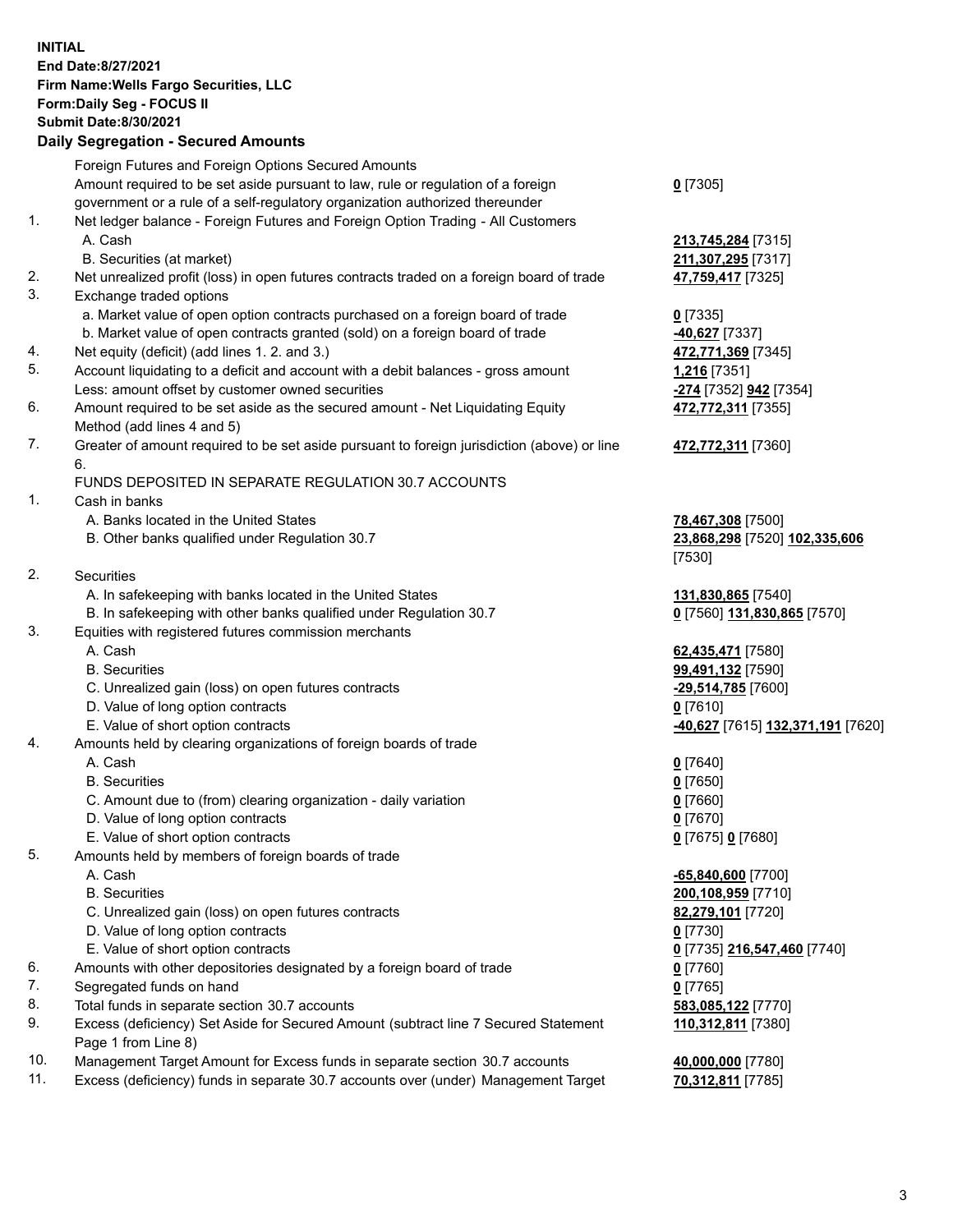**INITIAL End Date:8/27/2021 Firm Name:Wells Fargo Securities, LLC Form:Daily Seg - FOCUS II Submit Date:8/30/2021 Daily Segregation - Segregation Statement** SEGREGATION REQUIREMENTS(Section 4d(2) of the CEAct) 1. Net ledger balance A. Cash **3,516,637,096** [7010] B. Securities (at market) **1,889,986,242** [7020] 2. Net unrealized profit (loss) in open futures contracts traded on a contract market **-813,339,800** [7030] 3. Exchange traded options A. Add market value of open option contracts purchased on a contract market **1,619,258,248** [7032] B. Deduct market value of open option contracts granted (sold) on a contract market **-1,580,711,943** [7033] 4. Net equity (deficit) (add lines 1, 2 and 3) **4,631,829,843** [7040] 5. Accounts liquidating to a deficit and accounts with debit balances - gross amount **170,714,197** [7045] Less: amount offset by customer securities **-170,714,121** [7047] **76** [7050] 6. Amount required to be segregated (add lines 4 and 5) **4,631,829,919** [7060] FUNDS IN SEGREGATED ACCOUNTS 7. Deposited in segregated funds bank accounts A. Cash **230,465,796** [7070] B. Securities representing investments of customers' funds (at market) **25,012,600** [7080] C. Securities held for particular customers or option customers in lieu of cash (at market) **744,785,276** [7090] 8. Margins on deposit with derivatives clearing organizations of contract markets A. Cash **2,049,690,432** [7100] B. Securities representing investments of customers' funds (at market) **1,055,344,447** [7110] C. Securities held for particular customers or option customers in lieu of cash (at market) **1,145,200,966** [7120] 9. Net settlement from (to) derivatives clearing organizations of contract markets **-56,873,129** [7130] 10. Exchange traded options A. Value of open long option contracts **1,619,258,248** [7132] B. Value of open short option contracts **-1,580,711,943** [7133] 11. Net equities with other FCMs A. Net liquidating equity **0** [7140] B. Securities representing investments of customers' funds (at market) **0** [7160] C. Securities held for particular customers or option customers in lieu of cash (at market) **0** [7170] 12. Segregated funds on hand **0** [7150] 13. Total amount in segregation (add lines 7 through 12) **5,232,172,693** [7180] 14. Excess (deficiency) funds in segregation (subtract line 6 from line 13) **600,342,774** [7190] 15. Management Target Amount for Excess funds in segregation **270,000,000** [7194] 16. Excess (deficiency) funds in segregation over (under) Management Target Amount **330,342,774** [7198]

Excess